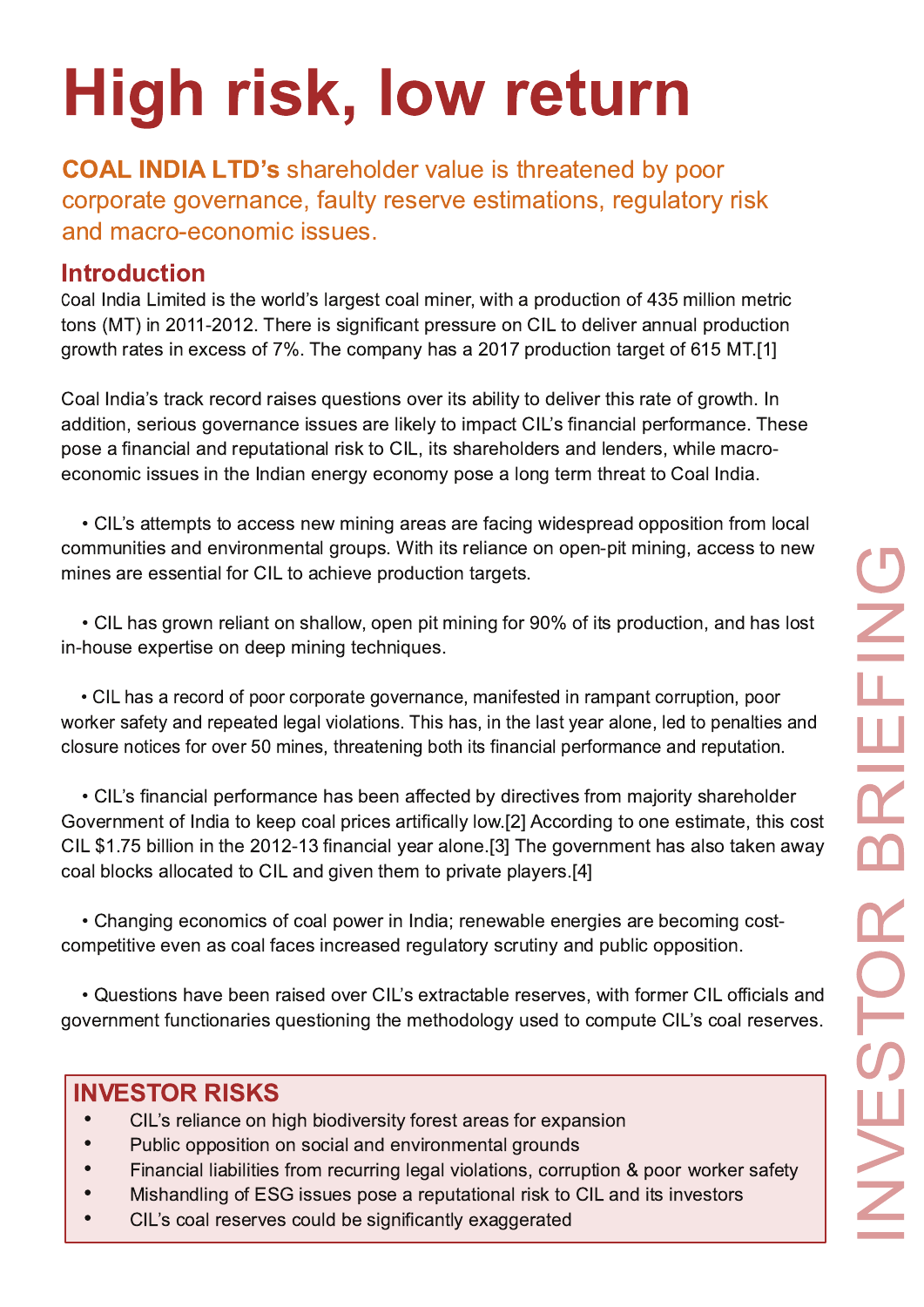#### **ENVIRONMENTAL, SOCIAL AND GOVERNANCE ISSUES Risks To Coal India's Present And Future Profitability**

I. CORRUPTION: CIL has a record of corruption at all levels, including senior management positions. Since October 2011 alone, the following violations have been reported:

October 2011: India's Central Bureau of Investigation (CBI) conducted simultaneous raids in 22 different places on officials of CIL subsidiary Northern Coalfields Limited. The officials were found to have shown "undue favour" to equipment suppliers. Cases have been registered against several officials, including then Chairman/Managing Director of NCL. According to the CBI, "a huge production loss due to malfunctioning of machines/ accessories and huge monetary loss due to purchase of machines equipments of higher costs were (sic) caused."[5]

February 2012: Officials from CIL subsidiary Central Coalfields Limited implicated in a \$300,000 scam involving excessive payment to a private contractor.[6] In a separate case, a General Manager of Bharat Coking Coal Limited, another CIL subsidiary, was arrested on corruption charges.[7]

May 2012: The CBI investigated the "disappearance" of coal worth an estimated \$36 million from Central Coalfields Limited, a CIL subsidiary.[8] The CBI reported that between 40% to 66% of coal from the three mines under investigation was missing.

July 2012: Illegal diversion of coal by officials of Western Coalfields Limited, a CIL subsidiary.[9]

In one subsidiary alone, Mahanadi Coalfields Limited, between 2005 and March 2012, 158 separate individuals were found quilty and penalized for corruption offences.[10]

II. LEGAL VIOLATIONS: Coal India Limited has a record of repeated violations of environmental legislation in India. This hampers productivity and raises the threat of stranded assets with several mines facing closure notices.

2005-ongoing: The Durgapur Rayatwari colliery, operated by Western Coalfields Limited (WCL), was ordered to cease operations in 2005 by the Bombay High Court. WCL appealed the order in 2005 and the case is currently being heard by the Supreme Court of India. March 2010: India's Comptroller and Auditor General (CAG) stated that as of March 2010. 239 of Coal India's mines were operating illegally, without necessary environmental clearances.[11] Many of these mines proceeded to subsequently procure post-facto clearances, but several have faced the threat of closure.

August 2011: 22 mines operated by the same CIL subsidiary BCCL were served closure notices, also for operating without necessary forest clearances.[12]

May 2012: 43 CIL mines operated by CIL subsidiary Bharat Coking Coal Ltd. (BCCL) were served closure notices by the local state Pollution Control Board for operating without necessary forest clearances.[13]

May 2012: CIL subsidiary Mahanadi Coalfields Limited was fined ~ \$237 million (Rs.13 billion) for illegal coal extraction in the Samaleswari coal mine. The same month, the company was ordered to close nine of its mines as operational licenses had expired and not been renewed.[14]

September 2012: Six mines operated by CIL subsidiary Mahanadi Coalfields Limited shut down for operating without necessary environmental clearances.[15] As of October 2012, the case is being heard by the courts.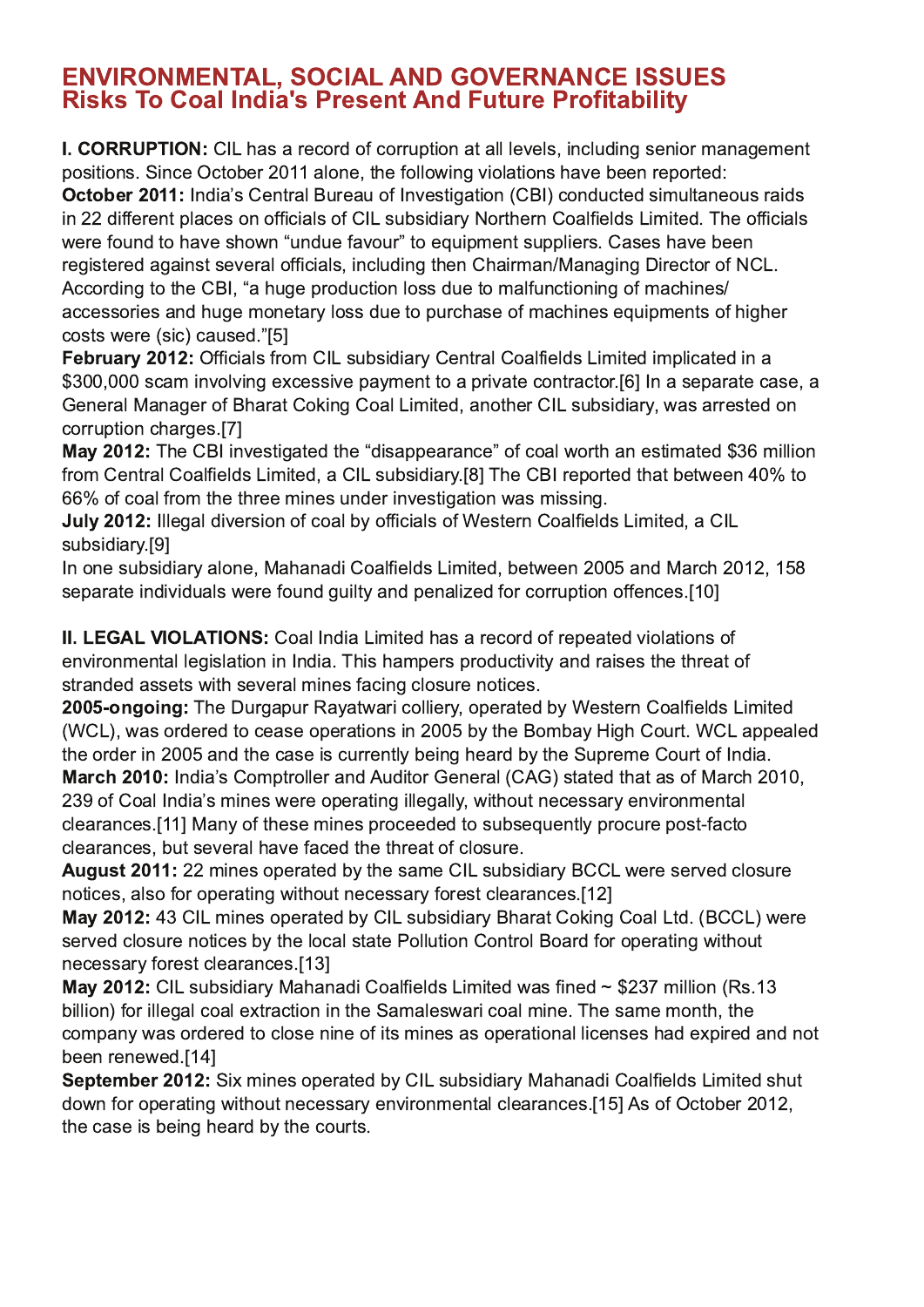III. POOR SAFETY RECORD: CIL's poor safety record opens the company to legal liabilities and compensation claims and has been the cause of labour unrest in the past. In 2011. CIL reported 52 fatalities in their mines and 250 serious injuries. [16] In 2010 alone. CIL operations resulted in an official death toll of 95, with another 183 serious injuries. From 2007 to 2009, there were 194 deaths arising from operational accidents and 904 serious injuries.[17]

IV. WATER AND AIR POLLUTION: Pollution resulting from coal mining operations is widespread in all of CIL's major operational areas. This has been documented most notably in the case of the Damodar river[18],[19] in the eastern state of Jharkhand which flows through the Karanpura coalfields where CIL subsidiary Central Coalfields Limited is active.[20]

High levels of pollution in most CIL mining areas pose a risk to the company's operations. In 2010, a moratorium on new coal projects was imposed in several coalfields due to critical pollution levels, forcing CIL to suspend expansion plans. The ban remains in place in four major coalfields as of November 2012.[21]

Apart from hindering production due to closures, CIL's environmental record also exposes the company to legal liabilities. Recent changes make it easier to claim compensation for environmental damage through the National Green Tribunal.[22] If these compensation claims are filed, they could further affect mine production.

V. CHILD LABOUR, FORCED DISPLACEMENT & POOR REHABILITATION: A report by the Hag Centre for Child Rights, New Delhi, has documented specific examples of child labour in the mines of Central Coalfields Limited, a CIL subsidiary.[23] From the Hag Centre's report, it is clear that the company is not exercising due diligence to curb the practice, creating legal liabilities.

### **INVESTOR RISKS**

• CIL's record of repeated legal violations and poor worker safety is incompatible with investors' ESG commitments

. Worker safety, staff corruption and legal violations undermine CIL shareholder value

# **QUESTIONS FOR COAL INDIA**

- How many mines currently face the threat of closure due to legal violations?
- What measures are being taken to ensure legal compliance of all CIL operations?
- What action has CIL taken to eliminate "unofficial" child labour in its operations?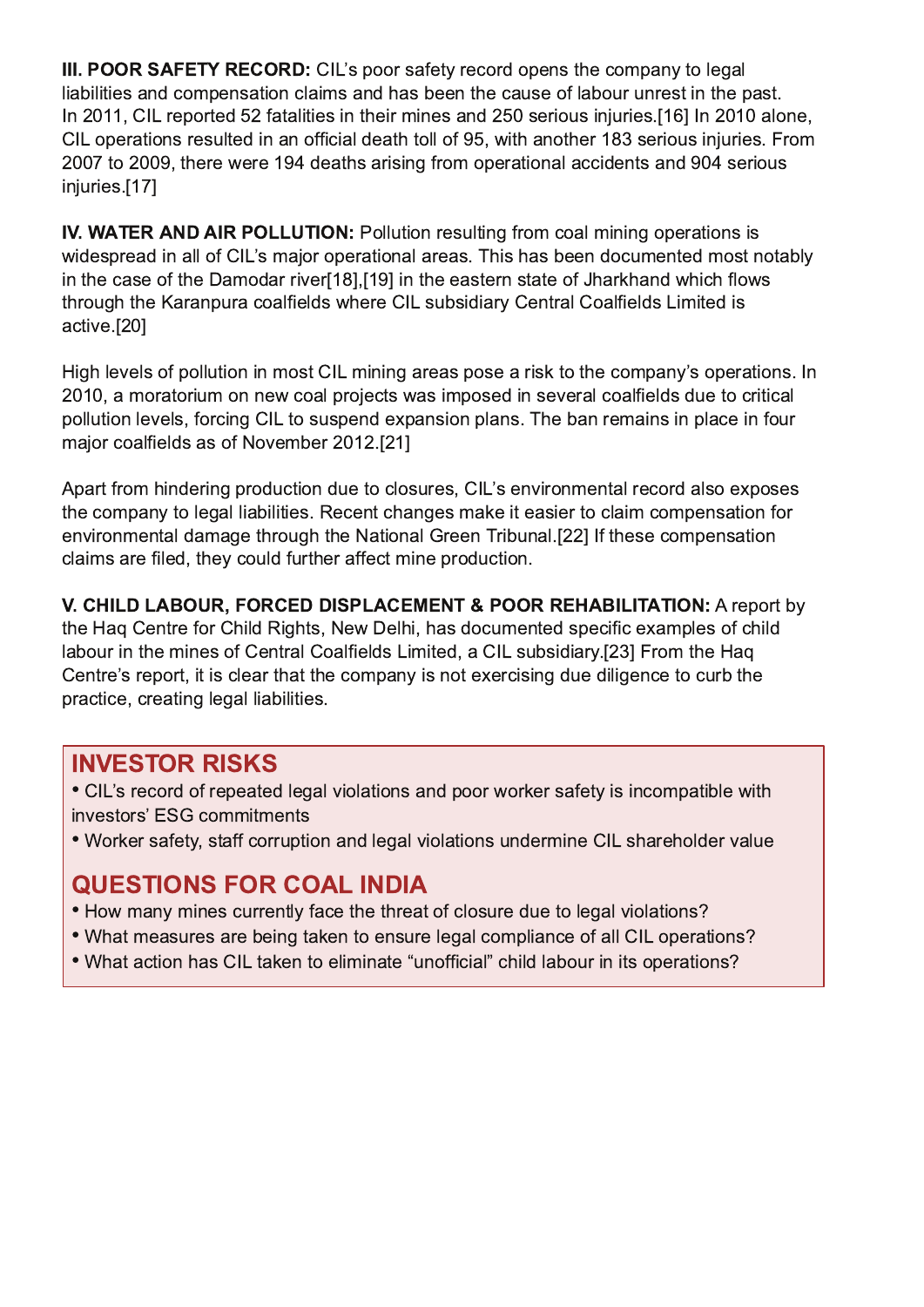# **ROADBLOCKS TO EXPANSION**

I. FOREST DESTRUCTION AND COMMUNITY RESISTANCE: Coal India's operating model is overly reliant on open pit mines, which generate 90% of its production. Coal India has stated that it is looking at expansion into forest areas to meet its future production targets. [24] This is generating widespread opposition that threatens CIL's future expansion targets.

Open-pit mining entails clear-felling of forests, with impacts on forest-dependent communities, including Protected Tribal Groups, as well as endangered species such as the tiger and elephant. As a result, there is now growing opposition from tribal communities and environmental and human rights groups.

Opening new mines in forest areas is a lengthy process, with the high likelihood of legal challenges. Under Indian law, industrial operations in tiger habitat require an additional level of clearances from the National Tiger Conservation Authority. Mining in forest areas also requires the consent of tribal communities dependent on that particular forest area. In the recent past, clearances for coal blocks near a tiger reserve have been denied, [25] and other coal blocks and operative coal mines in other parts of the country are facing increased scrutiny and delays.[26],[27] A Greenpeace coordinated GIS analysis shows that many of CIL's ongoing and proposed coal mines are located in endangered species habitat and densely forested areas.[28] As of September 2012, 179 CIL mine proposals, covering 28,771 ha. of forest land, were awaiting forestry clearance from the Ministry of Environment & Forests, Government of India.[29]

II. NEW REGULATORY RISK: New proposals currently being discussed by the Indian Government to declare important forest areas off limits to coal mining will further limit CIL's access to new mines.[30] A broad coalition of social justice and environmental groups have petitioned the Indian government asking for a public process to determine forest areas that will be closed to coal mining, based on biodiversity and livelihood values, among other factors. This process is being discussed by the Indian Ministry of Environment & Forests.[31]

III. INEFFICIENT AND OUTDATED MINING PRACTICES: CIL has attributed its inability to raise production in recent years to delays in receiving environmental clearances for new mines.[32] This, however, has been disputed by the Ministry of Environment & Forests, which claims that Coal India Limited has already been granted mining permission on 55,000 ha. of forest land, and 200,000 ha. in total.[33] despite which it has been either unable or unwilling to raise productivity. Independent analyses show that the rate of clearances for coal mining in India from 2007-2011 was in fact at an all time high.[34] CIL's inability to raise production levels from areas it already has access to indicates poor operational management and inadequate strategic oversight -- a warning sign for investors, given that fresh attempts to expand are more likely to face community opposition.

CIL is overly reliant on open-pit mines for its production, and has lost in-house expertise in deep mining. As mentioned above, permissions for open-pit mines are increasingly hard to come by, whereas permit requirements for underground mines are easier to satisfy, as the land requirement is significantly less. In an article in the Chicago Tribune, the Director of the Indian School of Mines has warned that CIL's output from open-cast mines will stagnate by the end of this decade, urging a shift in focus to underground mines.[35]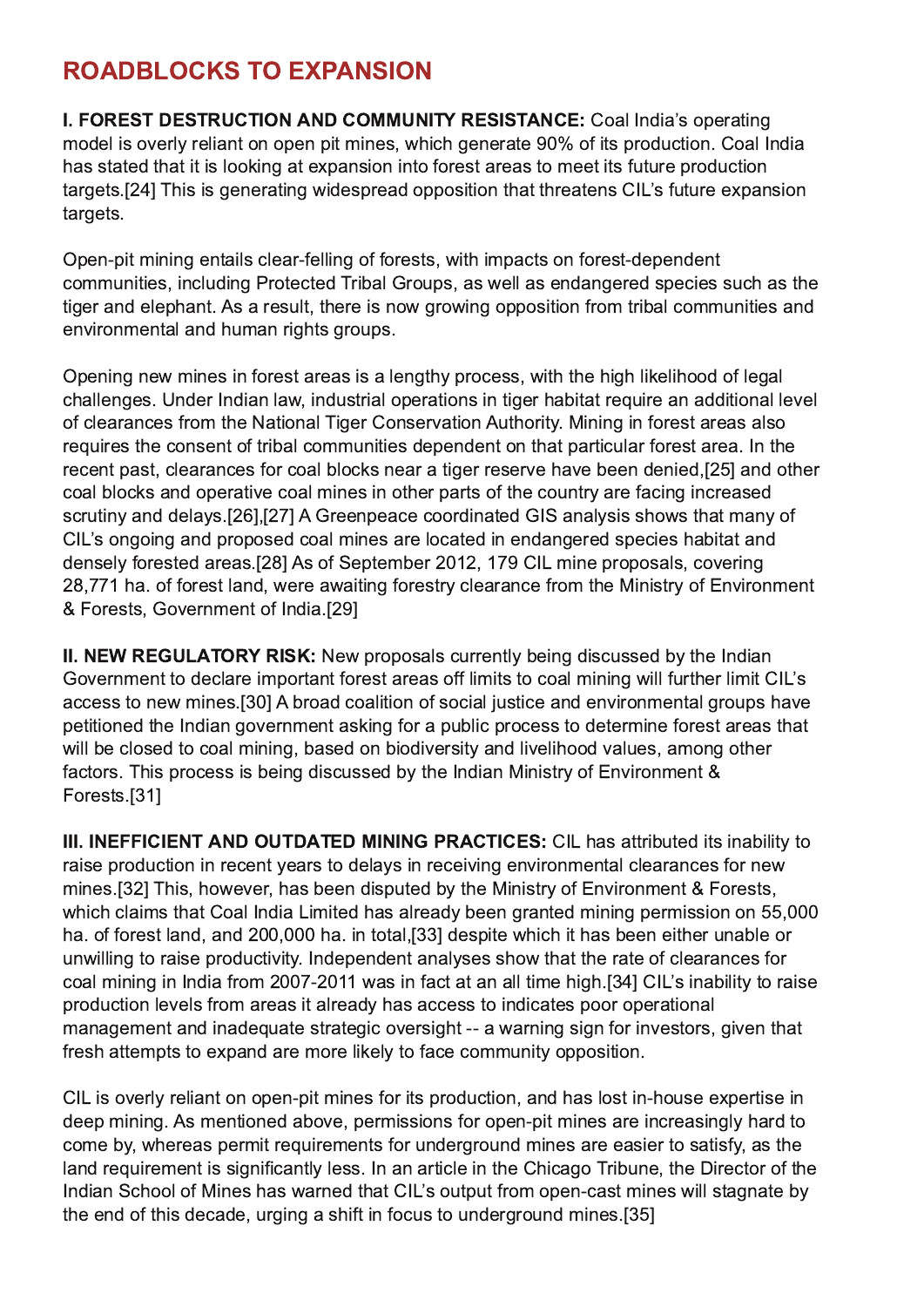If the company is able to increase its share of production from underground mines, thereby reducing the need for forestry clearances, it might be better placed to increase production. However, given the significantly higher production costs involved, will CIL be able to do this and maintain profitability?

### **INVESTOR RISKS**

- CIL's destruction of forest areas and displacement of tribal communities is incompatible with investors' environmental commitments
- CIL will not be able to meet its ambitious production targets due to expansion roadblocks.
- By inefficiently utliising its existing land bank, CIL is undermining shareholder value

# **QUESTIONS FOR COAL INDIA**

• What steps are being taken to reduce dependence on mining operations in forest areas, endangered species habitat and areas important to the livelihoods of forest-dependent and tribal communities?

- What steps are being taken to reduce dependence on open-pit mining?
- . Why are additional forest areas being sought when permitted production levels have not been reached from CIL's existing land bank?
- How does CIL plan to win over local communities affected by its mines, and address environmental concerns?
- What investments are being made to increase productivity of underground mines?

# **BREACH OF FIDUCIARY RESPONSIBILITY**

Minority shareholder TCI (UK) has accused the Coal India management of breaching their fiduciary responsibility, in respect of its coal pricing policies and the signing of Fuel Supply Agreements with customers on disadvantageous terms. TCI has initiated legal action against both the Government of India (as majority shareholder) and the Board of Coal India Ltd. on these grounds, in separate cases.

In its letter dated March 12, 2012[37] to the Board of CIL, TCI makes the following points:

1. That on January 31, 2012, the Board of CIL reversed a coal price increase on the basis of a directive from the Ministry of Coal, Government of India on December 31, 2011. This is even though coal pricing is officially deregulated. As a result, CIL's coal prices remain up to 70% below that of landed imported coal, despite a demand supply mismatch. TCI estimates that in the current financial year alone this has cost the company \$1.75 billion, and \$43 billion since the IPO in 2010.[38]

2. That the Prime Minister's Office has also directed CIL to sign Fuel Supply Agreements with independent power producers guaranteeing 80% of the contracted quantity, failing which CIL would be penalized. This amount of subsidized coal is far in excess of what CIL's board is ready to supply and again threatens the revenues of the company by forcing it to sell most of its coal at a subsidized price, and threatening it with financial penalties.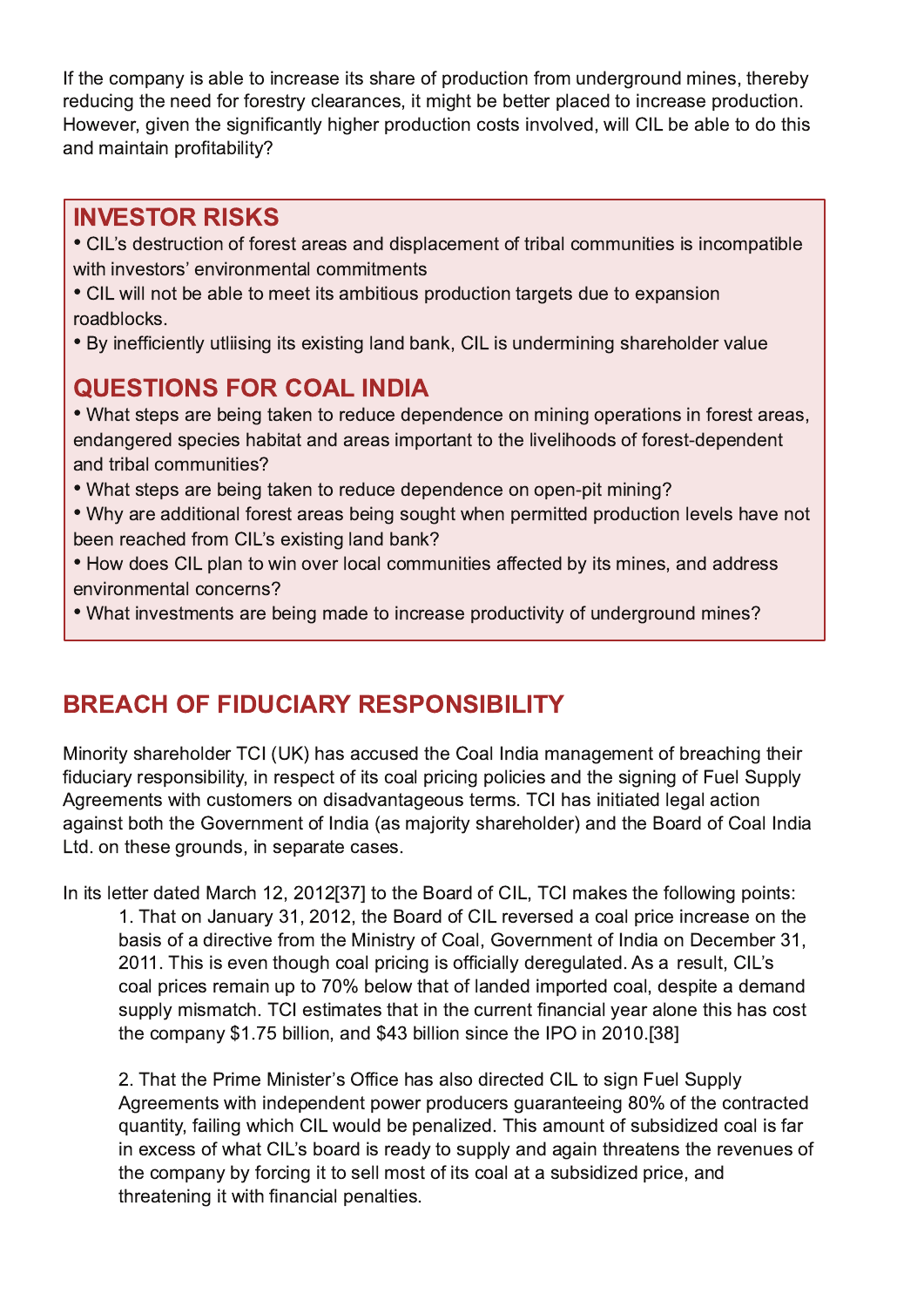A separate report by financial analysts Equitorials, commissioned by Greenpeace, has estimated CIL's likely financial penalties resulting from the FSAs at nearly US \$300 million over the next five years.[36]

### **INVESTOR RISKS**

• Majority shareholder Government of India is suppressing coal prices, reducing CIL's profitability

# **QUESTIONS FOR COAL INDIA**

• What steps does it intend to take to ensure optimal price recovery of its coal production?

• What impact will the potential financial penalties imposed for under-supply have on profitability over the next decade?

# **FALLING PRICE OF ALTERNATIVE ENERGY**

With plunging solar costs and maturing wind technology, electricity from new coal-fired thermal plants is losing its historical cost advantage. This is especially true for plants running on imported coal, but is also increasingly applicable for new coal plants designed to run on Indian coal. Wind power is at or below grid parity in several locations in India, [39] and solar PV is expected to reach grid parity by 2017.[40] At the same time, coal's expansion is facing growing headwinds in the form of increased public scrutiny, difficulty acquiring land and growing environmental and health concerns.

Given the high volumes of investment flowing into India's renewable energy sector, (\$10.3) billion in 2011 according to Bloomberg New Energy Finance[41]) combined with the gradual rise in tariffs for coal-fired power, it is feasible that coal's share of Indian energy supply will begin to decline over the next decade. Leading Indian coal-fired generator TATA Power has publicly expressed its opinion that future growth will be in renewables rather than coal due to a combination of land and rising costs in the coal sector, and falling costs for renewables.[42] Tata Power Sustainability Advisor Tim Flannery recently opined that India is set to "leapfrog into renewables".[43]

# **INVESTOR RISKS**

• Rapid uptake in renewables could combine with the existing headwinds in the coal sector to limit CIL's expansion.

# **CIL's COAL RESERVE RISKS**

Questions have been raised as to CIL's actual coal resource, which the company put at 64.79 billion tonnes in its Red Herring Prospectus, with 21.8 BT of this considered extractable. However, several researchers, including former CIL officials and government functionaries have opined that economically extractable reserves could be significantly less, and have questioned the procedure used to compute coal reserves as CIL has not used the internationally accepted United Nations Framework Classification (UNFC) to compute its reserves, relying instead on the Indian Standard Procedure (ISP).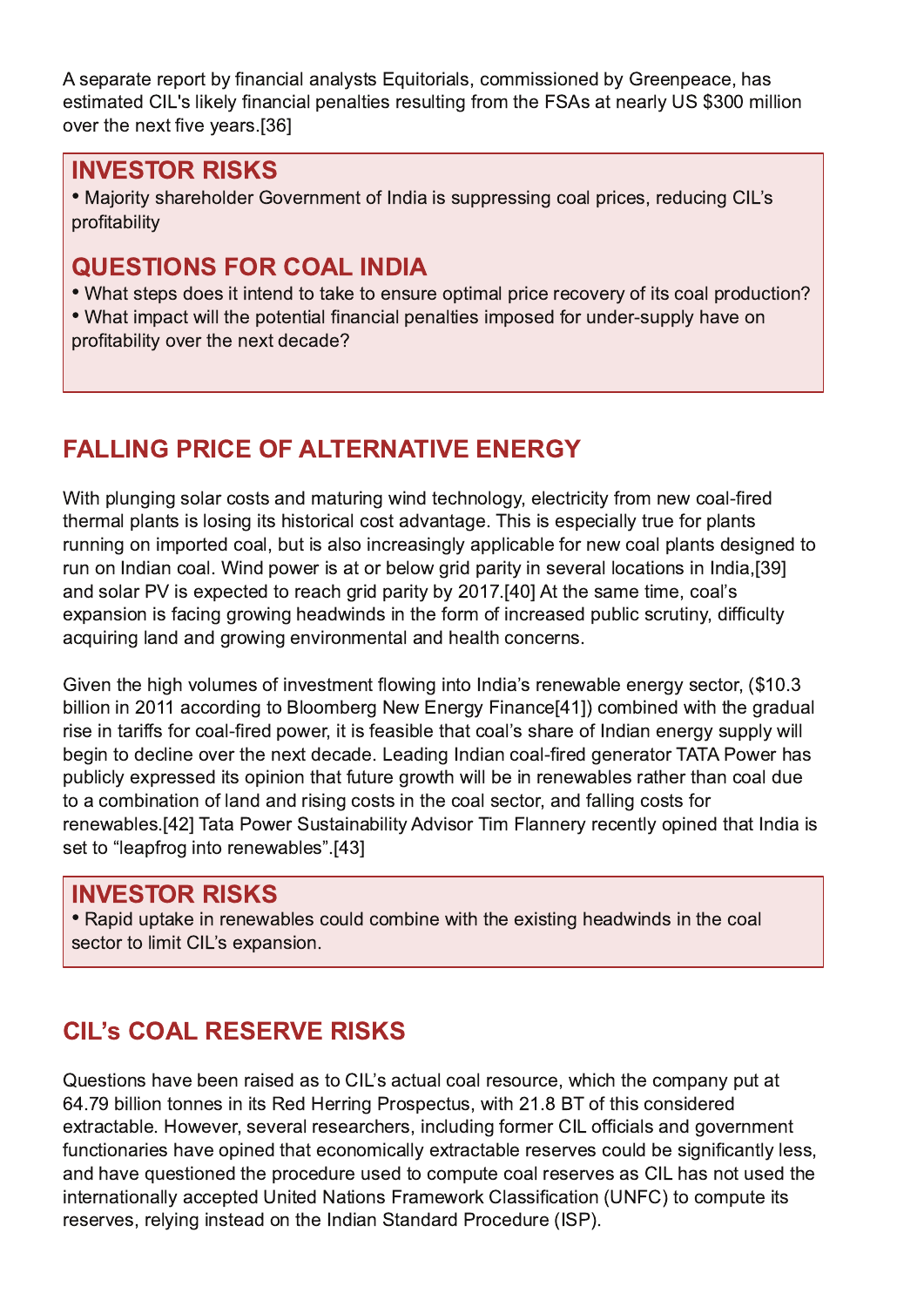The Energy Research Institute, in a March 2011 Policy brief says: "The coal that can be extracted—taking into account geological, technical, and economic aspects - is only a small fraction of our total coal inventories", warning that India might not even have sufficient extractable coal for the next 40 years, as is currently believed. [44]

#### **INVESTOR RISKS**

- CIL's stated resource of 64 billion tonnes could be significantly overstated
- CIL's reserves of economically extractable coal could be significantly less than stated

### **QUESTIONS FOR COAL INDIA**

• What steps is it taking to ensure that it follows the UNFC system to compute its reserves?

- By when will data on CIL's coal reserves computed by the UNFC system be available?
- How much of CIL's reserves are economically extractable?

## **CONCLUSION**

Coal India's record of legal violations and internal corruption expose it to significant financial liabilities. Coal India's operating model poses a significant risk to the environment, to local communities and by extension to investors. The company's expansion plans face resistance from local communities, environmental groups and the falling price of renewable power in India. Coal India's reserves could be significantly overstated and its outdated mining practices are preventing full exploitation of coal in existing mines.

Investors should consider whether CIL's reliance on highly destructive open-pit mining in forest areas threatens the long-term financial viability of the company and whether its neglect of Environmental, Social and Governance issues exposes the company to financial and reputational risks.

#### **Endnotes:**

[1] http://timesofindia.indiatimes.com/business/india-business/Coal-India-Limited-targets-615-MT-production-by-2016-17/articleshow/13889230.cms [2] http://www.livemint.com/Home-Page/VrblhcvwspntNfpvNeaNDK/Coal-India-cuts-prices-revenue-may-take-a-hit.html [3] http://articles.economictimes.indiatimes.com/2012-10-13/news/34414662\_1\_oscar-veldhuijzen-partner-tci-cil [4] http://articles.economictimes.indiatimes.com/2012-10-25/news/34729902\_1\_thermal-plants-mw-plant-thermal-power/2 [5] http://articles.timesofindia.indiatimes.com/2011-10-22/indore/30310745\_1\_ncl-cbi-sleuths-raids [6] http://articles.timesofindia.indiatimes.com/2012-02-24/ranchi/31094423\_1\_ccl-central-coalfields-limited-service-tax 171 http://articles.timesofindia.indiatimes.com/2012-02-28/ranchi/31106954\_1\_cbi-raids-offices-bccl-bharat-coking-coal [8] http://articles.timesofindia.indiatimes.com/2012-05-24/ranchi/31838478 1 coal-shortage-cbi-raids-central-coalfieldslimited [9] http://articles.timesofindia.indiatimes.com/2012-07-30/nagpur/32941539 1 wcl-ballarpur-area-western-coalfieldsthermal-power-stations [10] Letter from MCL to Greenpeace dated June 4, 2012. [11] http://articles.economictimes.indiatimes.com/2011-09-07/news/30123089\_1\_underground-mines-environmentalclearance-mining-activities [12] http://www.dnaindia.com/money/report jharkhand-shuts-22-mines-of-coal-india 1579378 [13] http://www.telegraphindia.com/1120319/jsp/jharkhand/story 15266729.jsp#.UEkUyT3cCSo [14] http://www.business-standard.com/india/news/odisha-slaps-rs-1306-cr-finemahanadi-coalfields/475564/ [15] www.business-standard.com/india/news/mcl-moves-scclosurecoal-mines/485238/ [16] Coal India Limited, Annual Report & Accounts, 2011-2012. [17] Coal India Limited, Annual Report 2010-2011. [18] http://www.rediff.com/news/slide-show/slide-show-1-how-coalmines-made-damodar-the-river-of-agony/20110217.htm [19] Tiwary, R.K., & Dhar, B.B. 1994. Effect of coal mining and coal based industrial activities on water quality of the river

Damodar with specific reference to heavy metals. International Journal of Surface Mining, Reclamation and Environment Volume 8, Issue 3, 1994. http://www.imwa.de/bibliographie/13 34 001-009.pdf

[20] Centre for Science and Environment, 2003. http://www.rainwaterharvesting.org/Crisis/River-Damodar10.htm